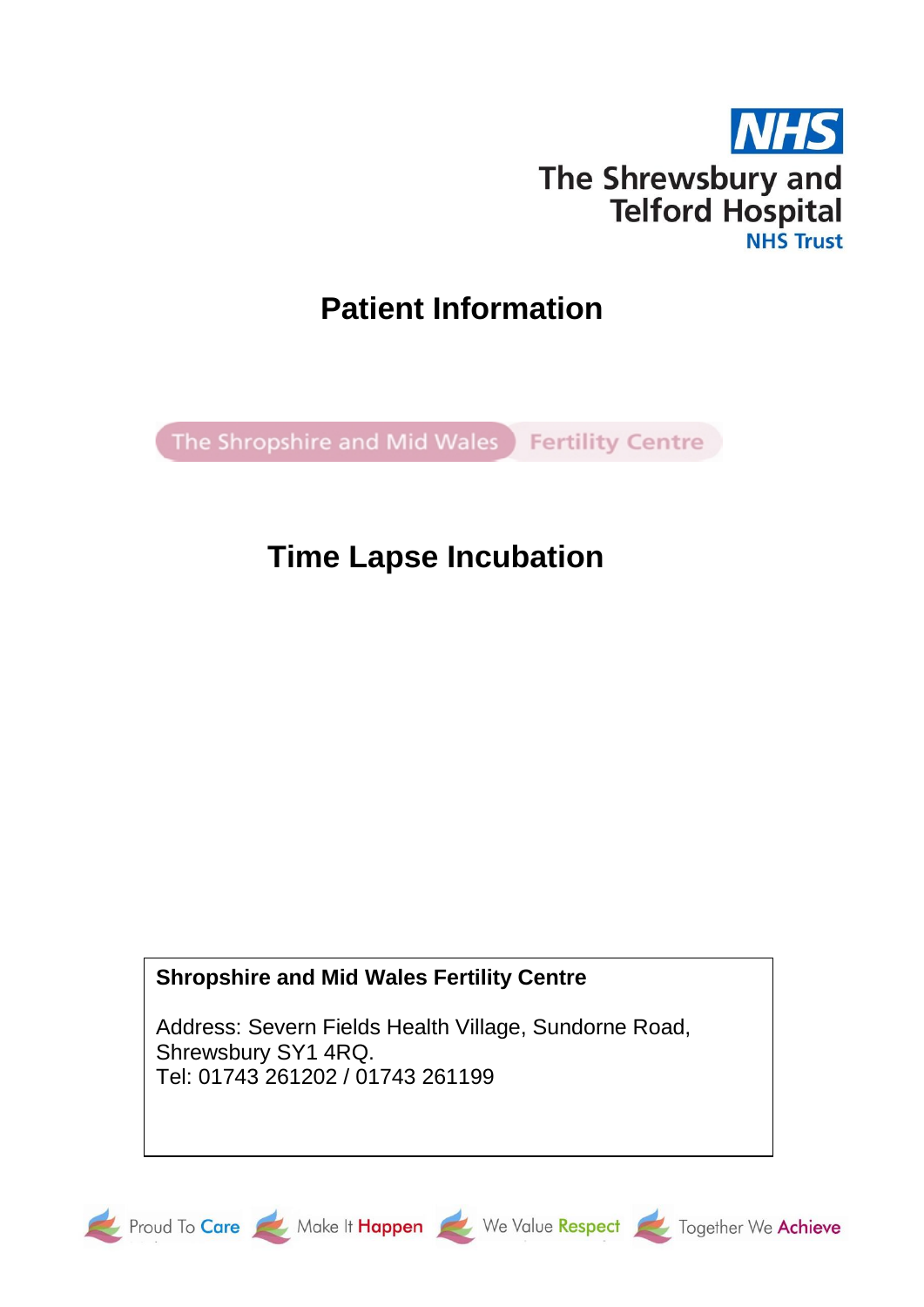## **Introduction**

In the field of IVF, one of the biggest challenges is to select the embryo most likely to result in the birth of a healthy baby. This leaflet explains how time-lapse imaging, also known as Embryoscope, could help maximise the chances of a successful pregnancy.

## **What is time lapse?**

In standard IVF, embryologists (scientists) must remove the embryos from the incubator several times to look at their development under a microscope and to select the ones that are most likely to implant. The time allowed for these examinations is short, as staff need to minimise the amount of time embryos spend outside of the safe environment of the incubator and avoid stress to the embryos.

The time-lapse system (Embryoscope) is a state-of-the-art embryo culture incubator with advanced EmbryoViewer software to help with embryo selection. It allows the embryologist to study the embryos without moving them and in much greater detail.

## **How does time-lapse work?**

The time-lapse system allows embryologists to monitor your embryos through the full course of their development. The specially designed incubator with a built in camera and microscope takes an image of your embryos every few minutes. As a result, time-lapse videos of individual embryos are generated over the two to six days they remain in the incubator while the embryos stay undisturbed in their stable culture environment. Advanced software helps the embryologist to use the information to select the best embryos with the highest chances of successful implantation and a healthy pregnancy.

## **Could it improve your chances?**

Some studies have shown that Time-lapse has the potential to improve IVF success. Selecting embryos this way has been reported to significantly reduce miscarriage rate compared with standard methods.

Twin and multiple pregnancy rates can be reduced. Being able to select a single embryo with the best developmental potential has similar pregnancy rates as transferring two embryos that have been selected in the standard way.

Finally, time-lapse may also be useful for older patients as some studies have reported improved pregnancy rates.

However it is important to note that benefits are not conclusively proven at this stage.

Our regulators, the Human Fertilisation & Embryology Authority class time-lapse as an amber rated treatment 'add-on' and provide information for patients on their website which you are encouraged to read. They state that there is a conflicting body of evidence for this add-on and further research is required. See links below for further information

[www.hfea.gov.uk/treatments/explore-all-treatments/treatment-add-ons/](https://www.hfea.gov.uk/treatments/explore-all-treatments/treatment-add-ons/) [www.shropshireivf.nhs.uk/fertility-treatments-and-investigations/addons/](http://www.shropshireivf.nhs.uk/fertility-treatments-and-investigations/addons/).

For further information please ask to speak to an embryologist.

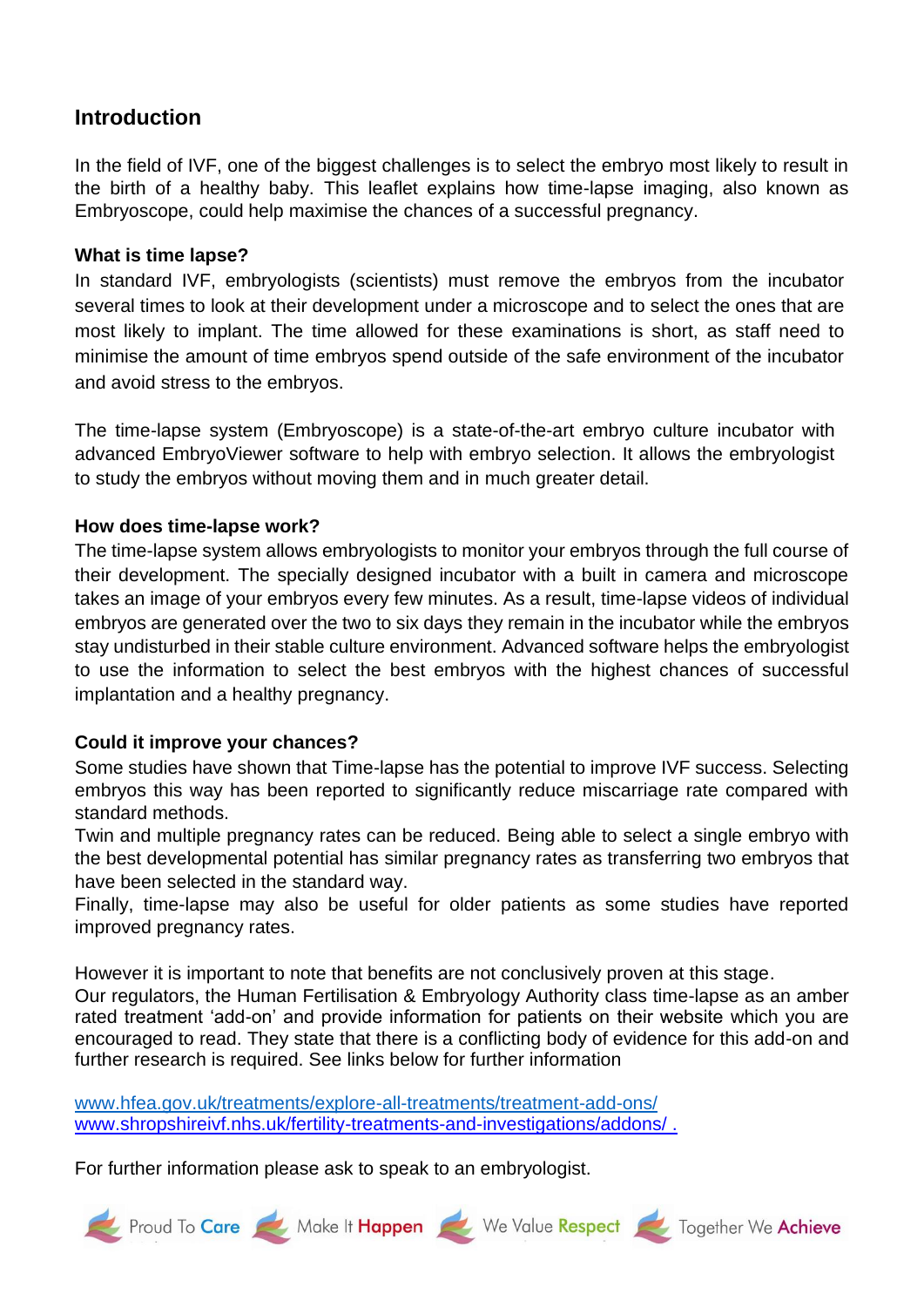# **Risks, Benefits and Alternatives**

#### **Your benefits as a patient**

Some studies have shown that time-lapse may support better embryo development by providing an undisturbed culture environment.

Time-lapse supports improved IVF-treatment by providing IVF-professionals with a better basis to identify the embryos with the best chance of resulting in a pregnancy.

Patients are offered a USB stick containing the embryo development imaging for both fresh and frozen cycles to keep. The USB stick is included in the cost but is optional as we understand that not all patients would like to receive this imaging.

#### **Available alternatives**

Time lapse imaging is optional and does incur a cost. The alternative is to opt for traditional incubation of your embryos which is standard for NHS patients or included in the price of your private/self-funded IVF package.

When time-lapse is used embryos may on occasion need to be removed from the incubator for short periods of time to ensure correct operation and maintenance.

#### **Are there any risks?**

Shropshire and Mid Wales Fertility Centre have been unable to identify any physical risks to either the patient or their embryos in using this technology. However there is a financial cost in opting to use this.

### **Cost**

The use of time lapse imaging is not available on the NHS but it is now available to our NHS patients at an additional cost. The cost of adding time-lapse imaging to your cycle is £788 for both self-funded and NHS patients.

Please read the small print on the back of your billing form (A29C) which details the refund arrangements. A full refund will be available if we cannot accommodate your request and a partial refund (£735) in the event that no eggs were collected or if fertilisation fails.

If you are funding your treatment through our partner Access Fertility time lapse imaging is already included in your payment to them.

### **Consent**

We ask you to sign an embryoscope agreement should you wish to go ahead. You can withdraw or vary this consent at any point if you change your mind.

### **Personal Data and Confidentiality**

You will be asked to sign a "consent to disclosure" form early on in your treatment pathway so that we can share your information with other professionals when it is necessary. We follow guidelines set by the Shrewsbury and Telford Hospital Trust and by our regulators, The Human Fertilisation and Embryology Authority (HFEA) to ensure we keep your personal information secure.







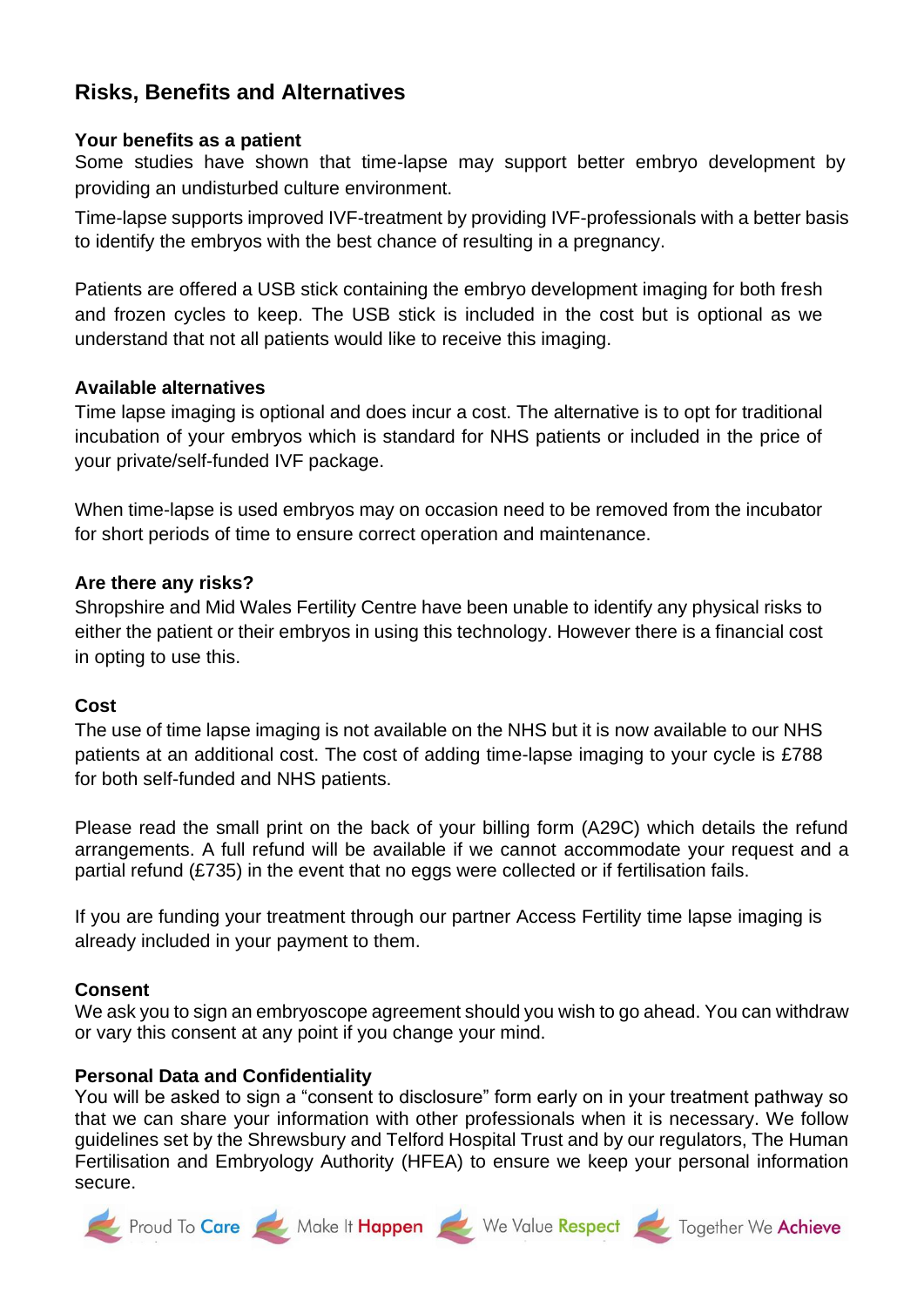#### **Counselling**

A specialist fertility counsellor is employed by Shropshire and Mid Wales Fertility Centre. Please let our staff know if you think you need an appointment. Please be aware there may be a cost for this service if you are funding your own treatment.

### **Contact details for more information Useful telephone numbers**

Fertility Scientific Team **01743 261202** or call the hospital switchboard on **01743 261000** and ask to be put through to the Fertility unit. Please note the department accepts calls from 9am to 5pm Monday to Friday.